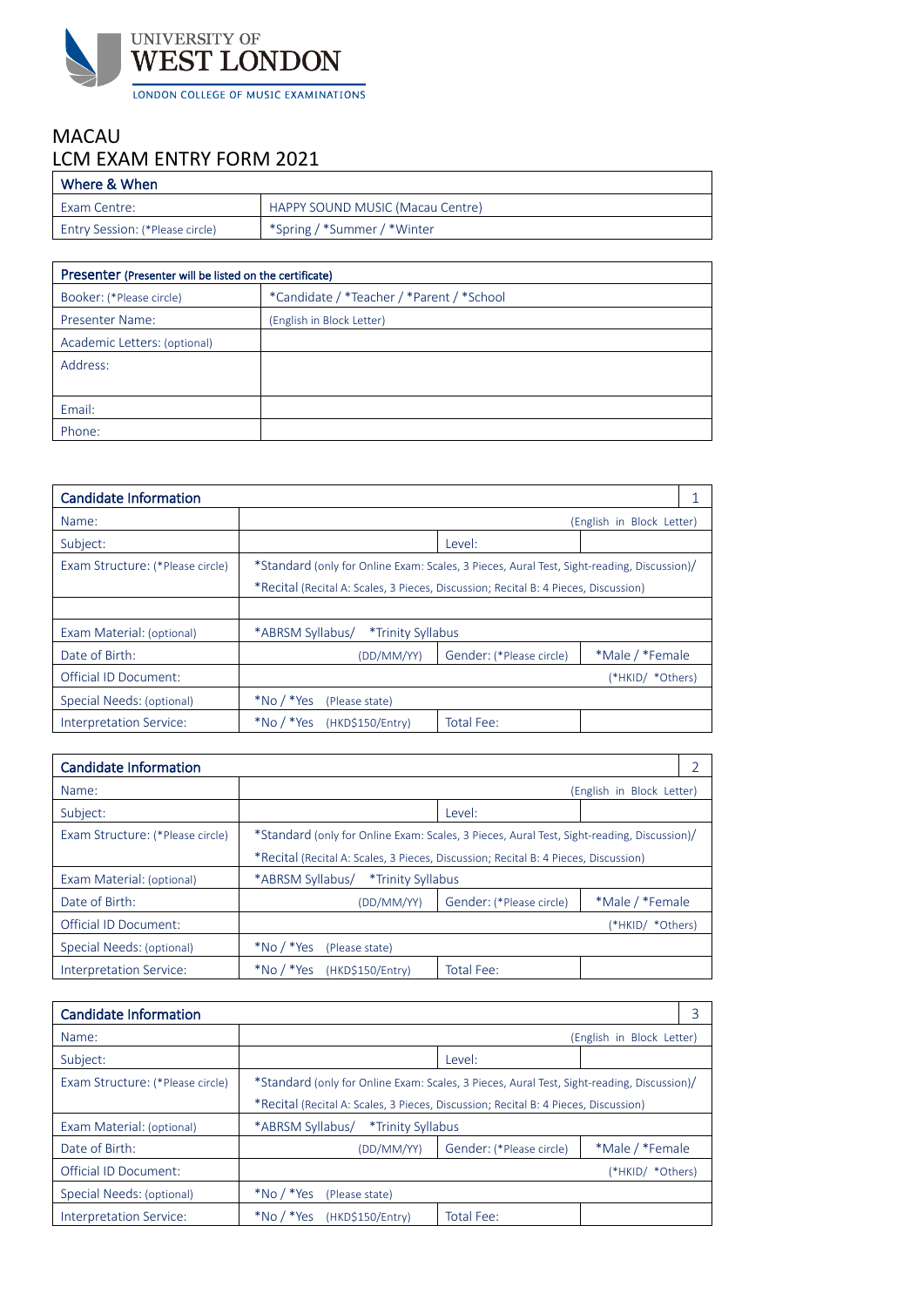| Candidate Information            |                                                                                           |                          |                           | 4 |
|----------------------------------|-------------------------------------------------------------------------------------------|--------------------------|---------------------------|---|
| Name:                            |                                                                                           |                          | (English in Block Letter) |   |
| Subject:                         |                                                                                           | Level:                   |                           |   |
| Exam Structure: (*Please circle) | *Standard (only for Online Exam: Scales, 3 Pieces, Aural Test, Sight-reading, Discussion) |                          |                           |   |
|                                  | *Recital (Recital A: Scales, 3 Pieces, Discussion; Recital B: 4 Pieces, Discussion)       |                          |                           |   |
| Exam Material: (optional)        | *ABRSM Syllabus/<br>*Trinity Syllabus                                                     |                          |                           |   |
| Date of Birth:                   | (DD/MM/YY)                                                                                | Gender: (*Please circle) | *Male / *Female           |   |
| Official ID Document:            |                                                                                           |                          | (*HKID/ *Others)          |   |
| Special Needs: (optional)        | $*$ No / $*$ Yes<br>(Please state)                                                        |                          |                           |   |
| Interpretation Service:          | $*$ No / $*$ Yes<br>(HKD\$150/Entry)                                                      | Total Fee:               |                           |   |

| Candidate Information            |                                                                                            |                          |                           |  |
|----------------------------------|--------------------------------------------------------------------------------------------|--------------------------|---------------------------|--|
| Name:                            |                                                                                            |                          | (English in Block Letter) |  |
| Subject:                         |                                                                                            | Level:                   |                           |  |
| Exam Structure: (*Please circle) | *Standard (only for Online Exam: Scales, 3 Pieces, Aural Test, Sight-reading, Discussion)/ |                          |                           |  |
|                                  | *Recital (Recital A: Scales, 3 Pieces, Discussion; Recital B: 4 Pieces, Discussion)        |                          |                           |  |
| Exam Material: (optional)        | *ABRSM Syllabus/<br>*Trinity Syllabus                                                      |                          |                           |  |
| Date of Birth:                   | (DD/MM/YY)                                                                                 | Gender: (*Please circle) | *Male / *Female           |  |
| <b>Official ID Document:</b>     |                                                                                            |                          | (*HKID/ *Others)          |  |
| Special Needs: (optional)        | $*$ No / $*$ Yes<br>(Please state)                                                         |                          |                           |  |
| Interpretation Service:          | $*$ No / $*$ Yes<br>(HKD\$150/Entry)                                                       | Total Fee:               |                           |  |

| <b>Candidate Information</b>     |                                                                                           |                          |                           |  |
|----------------------------------|-------------------------------------------------------------------------------------------|--------------------------|---------------------------|--|
| Name:                            |                                                                                           |                          | (English in Block Letter) |  |
| Subject:                         |                                                                                           | Level:                   |                           |  |
| Exam Structure: (*Please circle) | *Standard (only for Online Exam: Scales, 3 Pieces, Aural Test, Sight-reading, Discussion) |                          |                           |  |
|                                  | *Recital (Recital A: Scales, 3 Pieces, Discussion; Recital B: 4 Pieces, Discussion)       |                          |                           |  |
| Exam Material: (optional)        | *ABRSM Syllabus/<br>*Trinity Syllabus                                                     |                          |                           |  |
| Date of Birth:                   | (DD/MM/YY)                                                                                | Gender: (*Please circle) | *Male / *Female           |  |
| Official ID Document:            |                                                                                           |                          | (*HKID/ *Others)          |  |
| Special Needs: (optional)        | $*$ No / $*$ Yes<br>(Please state)                                                        |                          |                           |  |
| Interpretation Service:          | $*$ No / $*$ Yes<br>(HKD\$150/Entry)                                                      | Total Fee:               |                           |  |

| <b>Candidate Information</b>     |                                                                                            |                          |                           |
|----------------------------------|--------------------------------------------------------------------------------------------|--------------------------|---------------------------|
| Name:                            |                                                                                            |                          | (English in Block Letter) |
| Subject:                         |                                                                                            | Level:                   |                           |
| Exam Structure: (*Please circle) | *Standard (only for Online Exam: Scales, 3 Pieces, Aural Test, Sight-reading, Discussion)/ |                          |                           |
|                                  | *Recital (Recital A: Scales, 3 Pieces, Discussion; Recital B: 4 Pieces, Discussion)        |                          |                           |
| Exam Material: (optional)        | *ABRSM Syllabus/<br>*Trinity Syllabus                                                      |                          |                           |
| Date of Birth:                   | (DD/MM/YY)                                                                                 | Gender: (*Please circle) | *Male / *Female           |
| <b>Official ID Document:</b>     |                                                                                            |                          | (*HKID/ *Others)          |
| Special Needs: (optional)        | $*$ No / $*$ Yes<br>(Please state)                                                         |                          |                           |
| Interpretation Service:          | $*$ No / $*$ Yes<br>(HKD\$150/Entry)                                                       | Total Fee:               |                           |